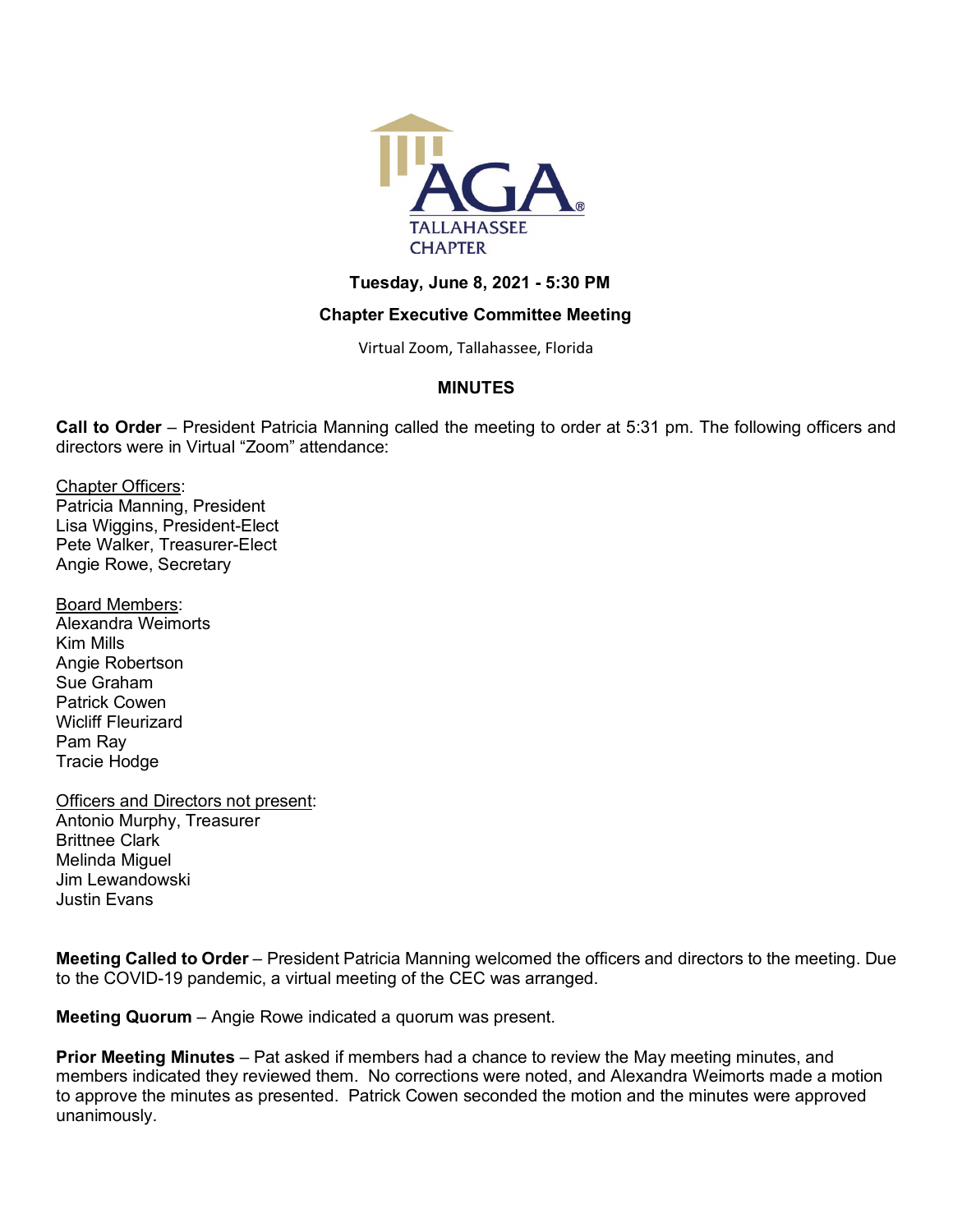### **New Business:**

## **Scholarships**

Pat reported that we have five scholarship applicants. She proposed that we consider awarding scholarships to more applicants, up to five, due to the healthy financial position of the chapter this year based on the cost savings accumulated during the pandemic. Pat encouraged discussion on this topic. Alexandra inquired whether we would stagger the scholarships based on the score, and Pat responded that is a possibility. Patrick asked how much extra we have in our budget, and Angie Robertson answered that we have excess budget in catering and other categories. Angie noted that we currently have \$29,000 in net income. Patrick proposed that we award all five applicants \$1,000 each, but we should be mindful of future costs due to inflation. Lisa agreed that we should grant the full amount to each applicant. Alexandra noted her agreement with this plan. Pam made a motion to approve five scholarships of \$1,000 per applicant if they meet the requirements and for the funds to be moved from the catering budget. Angie Rowe seconded the motion. All approved and the motion carried. Lisa inquired whether the number of scholarships we are awarding this year would transfer into the next fiscal year, and Pat said it wouldn't automatically transfer. Angie Robertson added that we could consider adding more scholarships when we vote on next year's budget, and Pat agreed.

#### Chapter Awards

The Chapter and Scholarship awards will be announced at the next midday training, which will start at 11:30 a.m. Kim reported that we had two nominations for Chapter awards. Carolyn McGriff nominated the Leon County Tax Collector, Doris Maloy, for the Excellence in Leadership award and she nominated Pat Manning for the Government Accountability award. Both individuals will receive these awards and they will be acknowledged in the midday training. Kim encouraged CEC members to take notes over the next year as we work with various talented professionals in our careers so that we can bring forward more nominations. We did not have an Emerging Leader nomination this year. Kim recommended that we consider nominations in the future as there are likely many worthy of this award. Additionally, Pat noted that we will recognize outgoing CEC board members to show our appreciation for their service, which includes Sam McCall, Denison Graham, Steve Burch, and Jim Lewandowski.

#### Actions Related to Question of Impropriety

Pat asked Patrick to share information in response to the questions received during the last CEC meeting. A question arose about whether there would be a conflict of interest for Wicliff to apply for a student scholarship since Wicliff serves on the board. Patrick and other CEC members didn't think there was a conflict; however, Patrick decided to check with several people in the AGA community to seek their opinion on this matter after further consideration. Patrick spoke with a past president of the AGA, someone that served on the AGA ethics committee, a few people at AGA National headquarters, along with members at an AGA chapter similar to ours in size. These people reached the same conclusion as many of our CEC members – this matter shouldn't be considered as a conflict of interest just should not be on the scholarship committee. .

# Membership and Status of Renewals for CEC

Sue provided a membership update. She shared that we currently have 286 members since we lost 23 to nonrenewal. Some new members joined our chapter after attending the GTE and all CEC members renewed their membership. Sue said that we are still the eighth largest chapter, even after this drop in membership.

#### Survey Results

Lisa reported that we received 40 responses to the year-end satisfaction survey. Pat discussed the possibility of a hybrid format with the Capital City Country Club and they said they have groups that conduct a hybrid structure. Pat said a few wanted an in-person format, but many expressed an interest in having the chapter offer hybrid participation options. Lisa mentioned that the survey was distributed to over 1,000 people in our contact list and she summarized the results: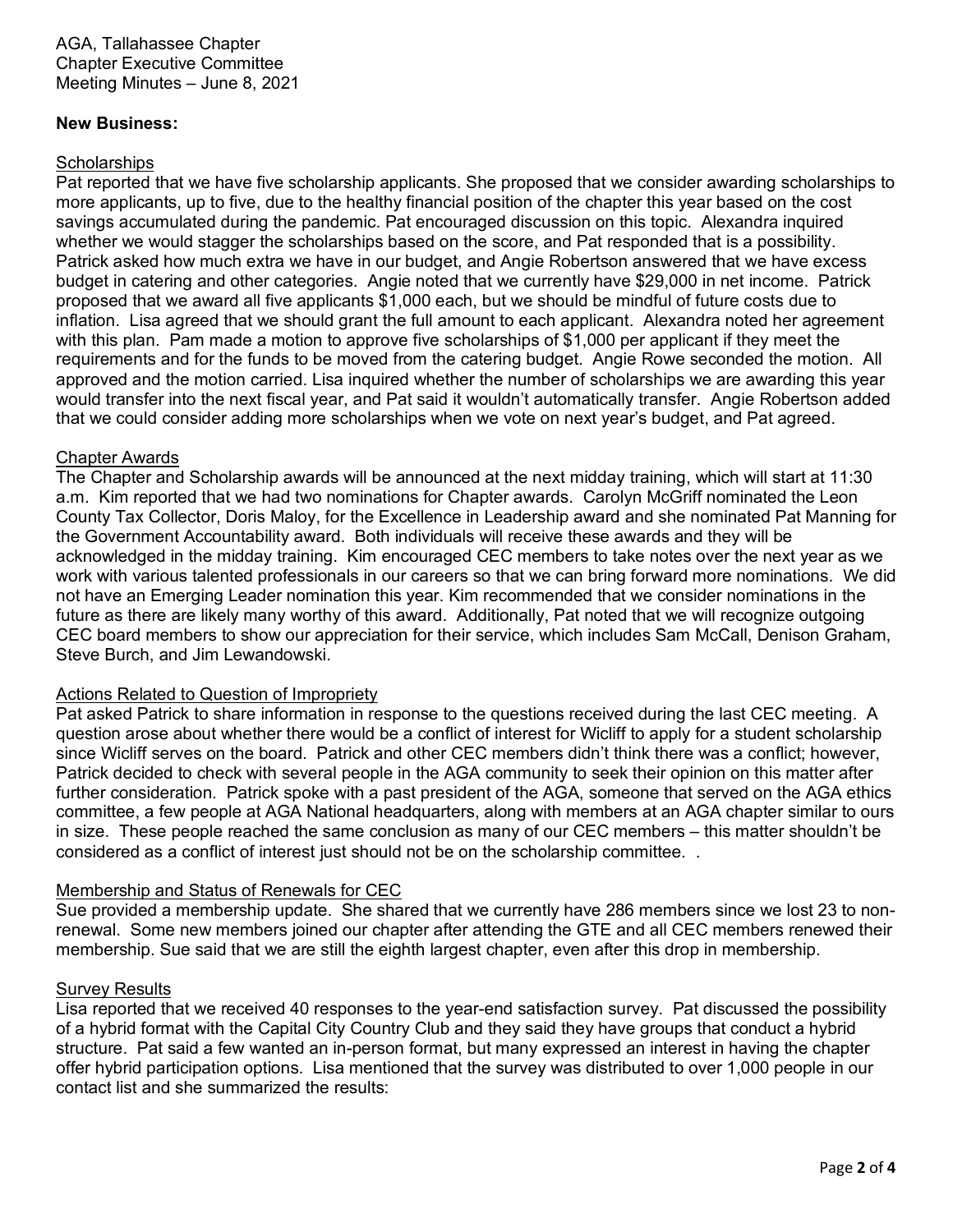- 57% of the respondents were very satisfied when asked if the chapter is meeting their needs, 37% were satisfied, and 5% were neutral.
- The survey went out to over 1,000 people in our contact list.
- Some notes from the free response section of the survey:
	- $\circ$  "The chapter stayed in contact with the membership and the training didn't stop"
	- $\circ$  Liked the webinars and the GTE
	- o Liked the free webinars
	- o "Kept it going during the pandemic"
	- o "Adapted quickly for virtual meetings"
	- $\circ$  Continuity of the services we were providing and our ability to adapt to the pandemic were some of the top responses
	- o Liked the leadership
- Areas of improvement streamlining the process for signing in for Zoom trainings (Pat noted that she has a solution to remedy this issue), using periodic polling questions during trainings (Pat said we can do this also), splitting the GTE into multiple days
- Delivery of trainings all 40 responded and 10% voted for in-person only, 15% voted for virtual only, and 75% voted for hybrid.

Angie Rowe, Pam Ray, and Alexandra Weimorts discussed the in-person and virtual options for luncheons and trainings with CEC members. Options were proposed such as possibly offering luncheons in-person and trainings virtually, or to conduct a rotation of in-person and virtual luncheons, as the chapter strives to meet the needs of all members. Pat is checking with Capital City Country Club on the hybrid option for luncheon and she will let the CEC know what she finds out.

#### ACE Final Checkup

Lisa shared that we had 4,400 points and ended the year with 4,900 points out of a total of 5,500 points, which helped us maintain platinum status. Lisa provided the report to Pat and it was submitted to AGA National. Pat thanked the team for their hard work in reaching this point goal.

#### Finance

Angie Robertson brought up that we need to approve the budget for next year so that we can begin operating it. Pat asked if anyone had any questions about the budget. No questions were asked, and Angie mentioned that we can always adjust budget line items as we move forward. Pat motioned to approve the budget as presented and Pam seconded. All approved and it was approved unanimously. Pat inquired about our savings balance and Angie noted that we are just above \$30,000 and we have \$62,000 in checking as of May 31, 2021.

#### Treasurer-Elect Position

Keith resigned from this position and Antonio agreed to serve in this position next year.

#### PDT Attendance

Pat mentioned that we usually send two people for the PDT and this year Patrick and Pat will be attending. The PDT will be offered virtually on July 19 – 21 and she asked if there were any others interested in joining. Lisa expressed an interest to attend.

#### New Streamlined Process for Zoom and Signing into Conference I/O

Pat conducted a demo of the new process to alleviate the hassles of training participants needing to separately check into Conference I/O when joining webinars. CEC members were complimentary of this streamlined process.